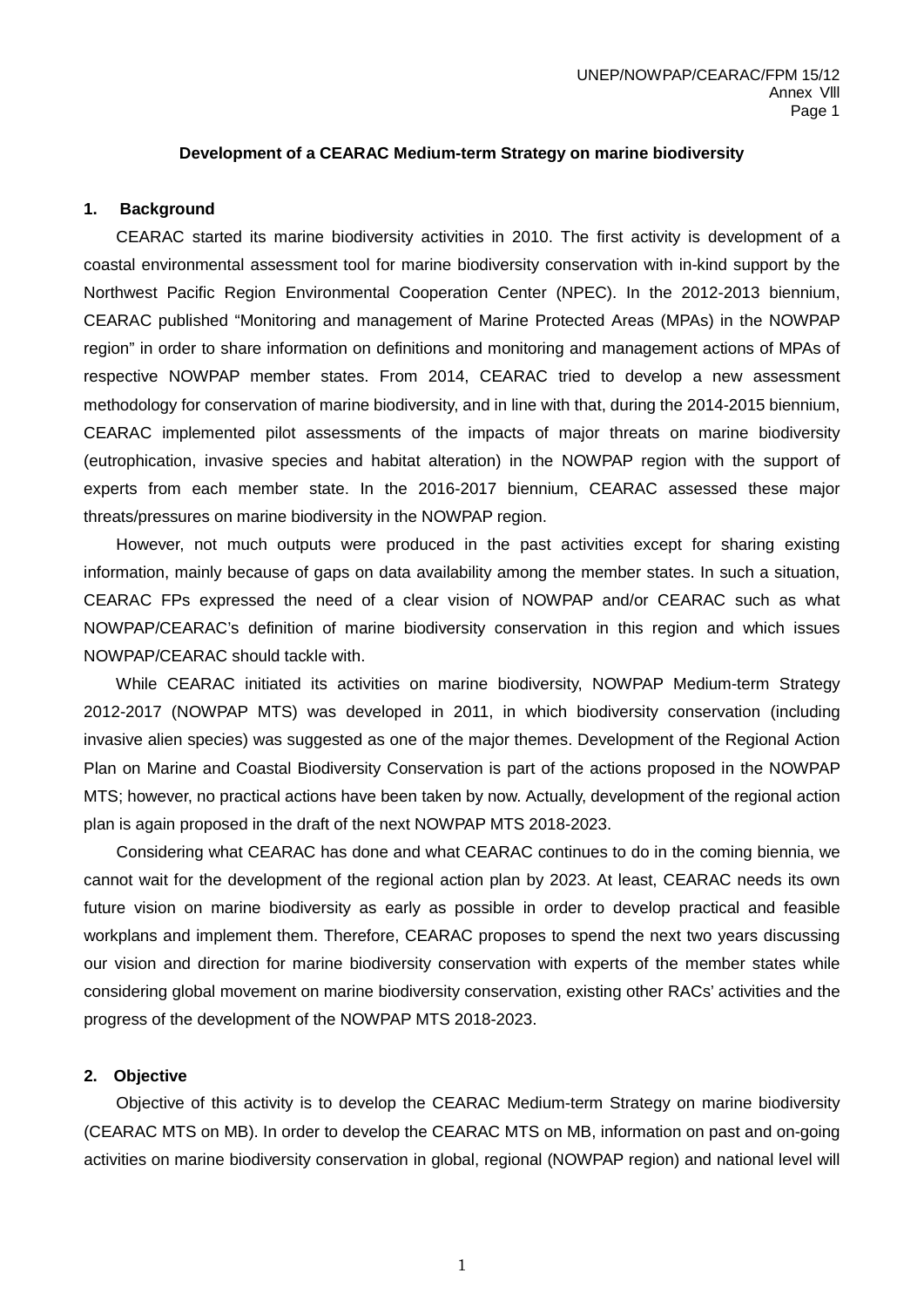be collected and reviewed. Through the review of existing activities, available data and national needs, CEARAC will choose what aspect of marine biodiversity CEARAC should/can focus on after 2020 and develop the CEARAC MTS on MB after 2020.

## **3. Tasks**

3-1 Collection of relevant information on marine biodiversity

Conservation of marine biodiversity includes following topics;

- Survey of marine organisms and development of a species list
- Development of Red List of threatened species and protection of them
- Development of a list of invasive species
- Conservation of habitats of marine species (Tidal flat, Seagrass/seaweed bed, Coral reef etc.)
- Management/establishment of Marine Protected Areas
- Understanding the impacts of pressures on marine biodiversity and identification of mitigations

Regarding these topics, information on which organization is involved and/or what kind of activities are implemented in terms of conservation of marine biodiversity will be collected by a contracted consultant. Moreover, needs of each NOWPAP member state will be investigated through the CBD national reports as well as the reports on national policy and systems, which were submitted in 2016-2017 biennium as part of the CEARAC activity on marine biodiversity.

Other NOWPAP RACs have also implemented activities on marine biodiversity, so CEARAC needs to consider their future directions carefully to avoid unnecessary overlaps and to find effective cooperation and collaboration with them.

Collected information will be summarized into the table (see Annex). Using the summary table, potential activities which CEARAC should/can implement in the future will be selected in accordance with the priority of the NOWPAP region.

3-2 Review of collected information by marine biodiversity experts of the NOWPAP member states

Experts who are involved to the development national strategy and/or policy on conservation of marine biodiversity will be nominated in each NOWPAP member state, and they will check and review the summary table, and revise and/or add information on it.

3-3 Organization of a marine biodiversity workshop and a meeting for development of CEARAC Medium-term Strategy on marine biodiversity

Marine biodiversity workshop will be held in order to share information on national needs on marine biodiversity conservation and identify foci in the NOWPAP region. It is expected that governmental officers and/or experts who involve in national policy and strategy will participate in this workshop. During the workshop, finalization of the summary table is expected.

A meeting for development of CEARAC MTS on MB will be held back-to-back with the marine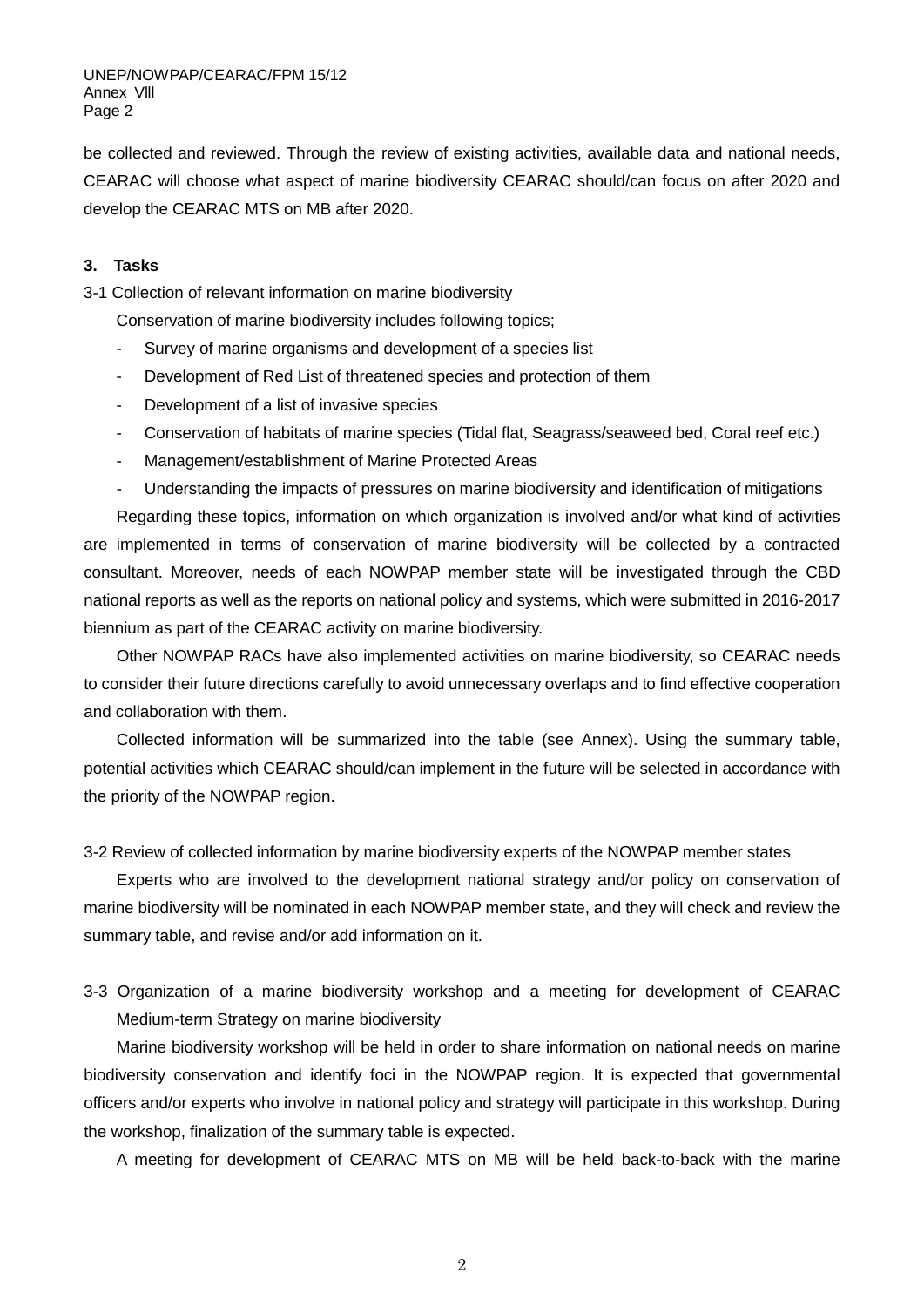biodiversity workshop to develop the outline of CEARAC MTS on MB. The workshop and meeting will be held in spring 2019.

# 3-4 Development of CEARAC Medium-term Strategy on Marine Biodiversity

CEARAC Secretariat will prepare a draft of CEARAC MTS on MB which includes themes/topics which CEARAC focuses on and the course of actions CEARAC' future marine biodiversity activities will take after 2020, based on the outputs of 3-1 to 3-3 above.

The draft CEARAC MTS on MB will be reviewed by CEARAC FPs during the 17<sup>th</sup> CEARAC FPM to be held in September 2019. Then, the CEARAC MTS on MB will be refined and submitted to the 24<sup>th</sup> NOWPAP IGM which will be held in later 2019.

## **4. Expected outcomes**

 This activity aims to create the future vision for CEARAC marine biodiversity activities through collecting and reviewing information on marine biodiversity conservation not only by NOWPAP but also by other international organizations. CEARAC future vision, an essential part of CEARAC Medium-term Strategy on marine biodiversity (CEARAC MTS on MB) after 2020, will contribute to the NOWPAP Marine and Coastal Biodiversity Action Plan which is proposed as one activity in the NOWPAP Medium-term Strategy 2018-2023.

 The vision will be created taking into consideration global movement, needs of each NOWPAP member state and the current situation of the NOWPAP region, and the future CEARAC marine biodiversity activities, which are to be implemented based on CEARAC MTS on MB, will contribute to conservation of marine biodiversity in the NOWPAP region more effectively.

## **5. Budget**

| Activities                                               | Budget (US\$)                               |
|----------------------------------------------------------|---------------------------------------------|
| Collection of information on marine biodiversity         | 10,000                                      |
| Review of collected information                          | 3,000                                       |
|                                                          | $(1,000 \times 3)$ member states except for |
|                                                          | Japan)                                      |
| Organization of Marine biodiversity workshop and Meeting | 15,000                                      |
| on development of CEARAC Medium-term Strategy on         |                                             |
| <b>Marine Biodiversity</b>                               |                                             |
| Development of the draft CEARAC Medium-term Strategy     | 2,000                                       |
| on Marine Biodiversity                                   |                                             |
| Total                                                    | 30,000                                      |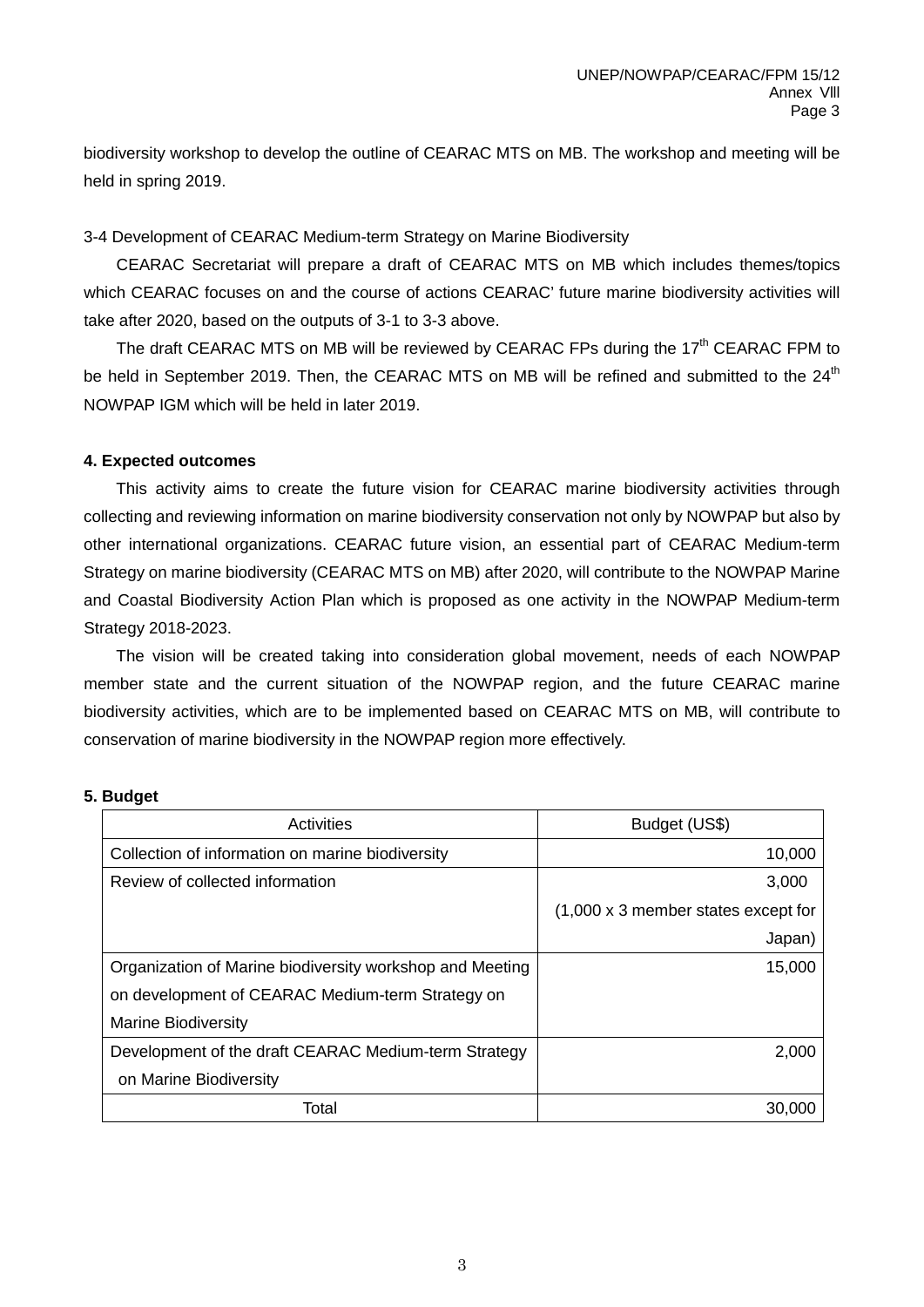# **6. Schedule**

| Timing |                | Actions                                             | Main body                 |  |
|--------|----------------|-----------------------------------------------------|---------------------------|--|
| 2017   | December       | The 22 <sup>nd</sup> NOWPAP IGM                     | <b>NOWPAP National</b>    |  |
|        |                | - Approval of the workplan and budget for the       | <b>FPs</b>                |  |
|        |                | 2018-2019 biennium                                  |                           |  |
| 2018   | Spring         | The 16 <sup>th</sup> CEARAC FPM                     | <b>CEARAC FPs and</b>     |  |
|        |                | - Review and approval of workplan                   | <b>CEARAC Secretariat</b> |  |
|        | $Q2-Q4$        | Collection of information on marine biodiversity    | Consultant and            |  |
|        |                |                                                     | <b>CEARAC Secretariat</b> |  |
| 2019   | Q <sub>1</sub> | Review of collected information                     | Expert or                 |  |
|        |                |                                                     | governmental officer      |  |
|        |                |                                                     | of each member            |  |
|        |                |                                                     | state                     |  |
|        | April          | Organization of Marine Biodiversity Workshop &      | Expert and                |  |
|        |                | development<br><b>CEARAC</b><br>Meeting<br>of<br>on | governmental officer      |  |
|        |                | Medium-term Strategy on Marine Biodiversity         | of each member            |  |
|        |                |                                                     | state and                 |  |
|        |                |                                                     | <b>CEARAC Secretariat</b> |  |
|        | Q <sub>3</sub> | Review of the draft CEARAC Medium-term              | <b>CEARAC FPs</b>         |  |
|        |                | <b>Strategy on Marine Biodiversity</b>              |                           |  |
|        | September      | The 17 <sup>th</sup> CEARAC FPM                     | <b>CEARAC FP and</b>      |  |
|        |                | - Approval of the CEARAC Medium-term Strategy       | <b>CEARAC</b> Secretariat |  |
|        |                | on Marine Biodiversity                              |                           |  |
|        |                | Approval of workplan for the 2020-2021              |                           |  |
|        |                | biennium                                            |                           |  |
|        | Winter         | The 24 <sup>th</sup> NOWPAP IGM                     | <b>NOWPAP National</b>    |  |
|        |                | - Approval of the CEARAC Medium-term Strategy       | <b>FPs</b>                |  |
|        |                | on Marine Biodiversity                              |                           |  |
|        |                | Approval of workplan for the 2020-2021              |                           |  |
|        |                | biennium                                            |                           |  |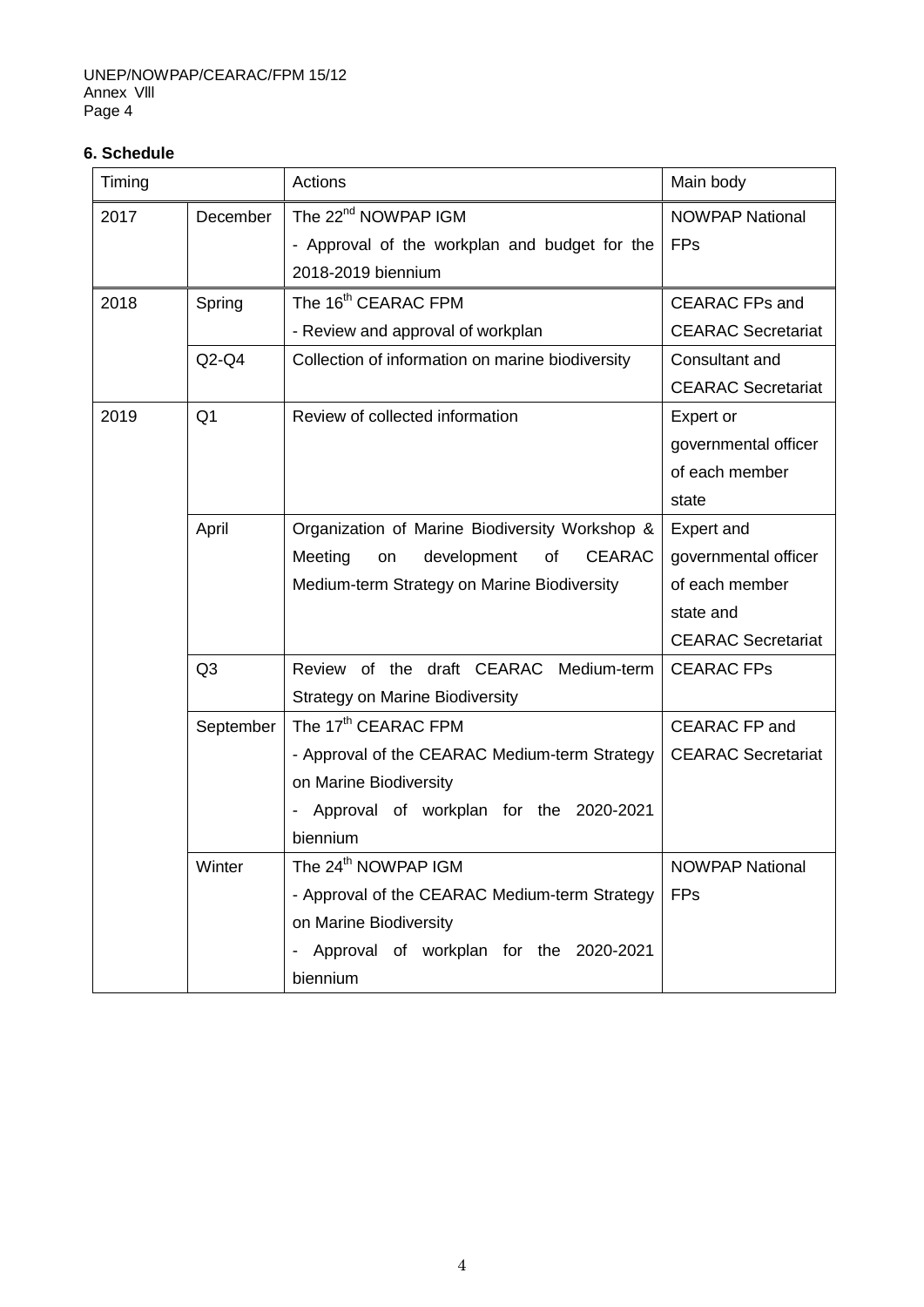| Marine Biodiversity |                               |                       |        |                       |                                |                       |                   |                       |                       |  |
|---------------------|-------------------------------|-----------------------|--------|-----------------------|--------------------------------|-----------------------|-------------------|-----------------------|-----------------------|--|
| Theme               | <b>Biological information</b> |                       |        |                       |                                |                       |                   |                       |                       |  |
|                     | Species diversity             | Endangered species    |        | Invasive species      |                                |                       | Habitat           |                       |                       |  |
| <b>Topics</b>       | of<br>marine<br>List          | Red list              |        | List of NIS           | <b>Ballast</b><br>by<br>Caused | Caused by             | Coral reef        | <b>Tidal flat</b>     | Seagrass/seaweed      |  |
|                     | species                       |                       |        |                       | water                          | aquaculture           |                   |                       |                       |  |
|                     |                               |                       |        |                       |                                |                       |                   |                       |                       |  |
| Implementing        | <b>OBIS</b>                   | <b>IUCN</b>           | Member | <b>IUCN</b>           | <b>IMO</b>                     |                       | <b>WESTPAC</b>    |                       | <b>WESTPAC</b>        |  |
| organizations       |                               |                       | states |                       |                                |                       | <b>PICES</b>      |                       |                       |  |
| Activities          | Distribution map              |                       |        |                       |                                |                       |                   |                       |                       |  |
| Actions in the      |                               | <b>DINRAC</b>         |        | <b>DINRAC</b>         |                                |                       |                   |                       | CEARAC                |  |
| <b>NOWPAP</b>       |                               |                       |        |                       |                                |                       |                   |                       |                       |  |
|                     |                               |                       |        |                       |                                |                       |                   |                       |                       |  |
| National needs      | High or middle or             | High or middle or low |        | High or middle or low | High or middle or low          | High or middle or low | High or middle or | High or middle or low | High or middle or low |  |
|                     | low                           |                       |        |                       |                                |                       | low               |                       |                       |  |
| Priority<br>for     | High or middle or             | High or middle or low |        | High or middle or low | High or middle or low          | High or middle or low | High or middle or | High or middle or low | High or middle or low |  |
| CEARAC              | low                           |                       |        |                       |                                |                       | low               |                       |                       |  |
| marine              |                               |                       |        |                       |                                |                       |                   |                       |                       |  |
| biodiversity        |                               |                       |        |                       |                                |                       |                   |                       |                       |  |
| based on<br>the     |                               |                       |        |                       |                                |                       |                   |                       |                       |  |
| possibility         |                               |                       |        |                       |                                |                       |                   |                       |                       |  |

# Annex Table Collection format of information on marine biodiversity (EXAMPLE)